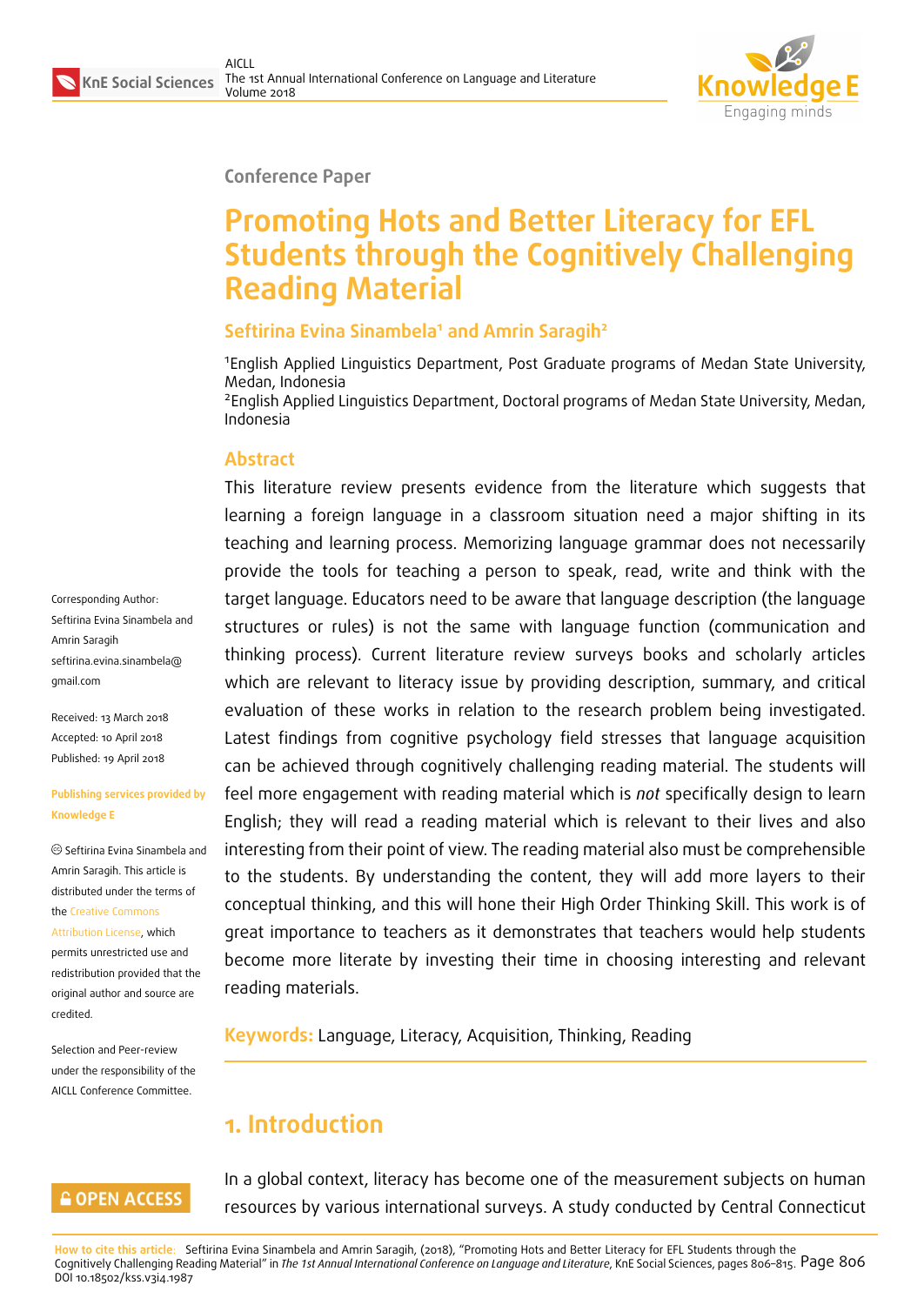State University (2016) found that Indonesia is the second-least literate nation in the world in a list of 61 measurable countries, besting only Botswana. A report of OECD program (2016) for the International Assessment of Adult Competencies (PIAAC) stated that less than 1% of adults in Jakarta, Indonesia attain the highest levels of proficiency (Level 4 or 5) in literacy, at this level, adults can integrate, interpret and synthesize information from complex or lengthy texts that contain conditional and/or competing information. And the latest result from PISA (Program for International Student Assessment) published at  $6<sup>th</sup>$  December 2016, Indonesia is ranked 64th out of 72 countries surveyed (PISA, 2016). All these studies showed Indonesian poor position in literacy level and English Proficiency Index.

In 2015, World Economic Forum (WEF) released a report on the skills that must be mastered to face the 21st century. The skills are literacy, competence and character. This WEF document then encourages literacy to become a national issue in Indonesia [9]. The government of Indonesia through the education and culture ministry, started to change the literacy focus. The literacy is not about the ability to read (or spelling), write and to count anymore but it's about ability to comprehend the content of the r[ea](#page-8-0)ding materials, to write a logical argument, and ability to solve problem. This goal is in line with the definition of literacy on international surveys such as PISA and PIAAC.

On July 2015, Peraturan menteri pendidikan dan kebudayaan (permendikbud) number 23 of 2015 is published. This regulation concerns about character building. One of the mandatory activities listed on the regulation is reading for 15 minutes of nontextbooks every day in school, in other words, the government want to improve literacy with schools as the starting point. The implementation of literacy activities in school is divided into three stages, namely: habituation, development, and learning process. The principles of reading activity in the literacy movement are described as the following: The teacher sets a 15-minute reading time every day. School may put 15 minutes reading time at the beginning, middle or the end of school hour, depending on the schedule and condition of each school.

The practice of free reading is fully supported by Krashen (2004), he stated that free voluntarily reading (pleasure reading) have a great potential of providing optimal input for language acquisition, reading for pleasure is an excellent language lesson, and many people has acquired languages by using only this "method". Reading is a process by which the reader uses his/her language as a tool to understand the messages, concept or ideas on a page. High School students are expected to have the ability to comprehend the content or ideas from a written text. But to have this ability, the students should learn how to assess the underlying concept attached to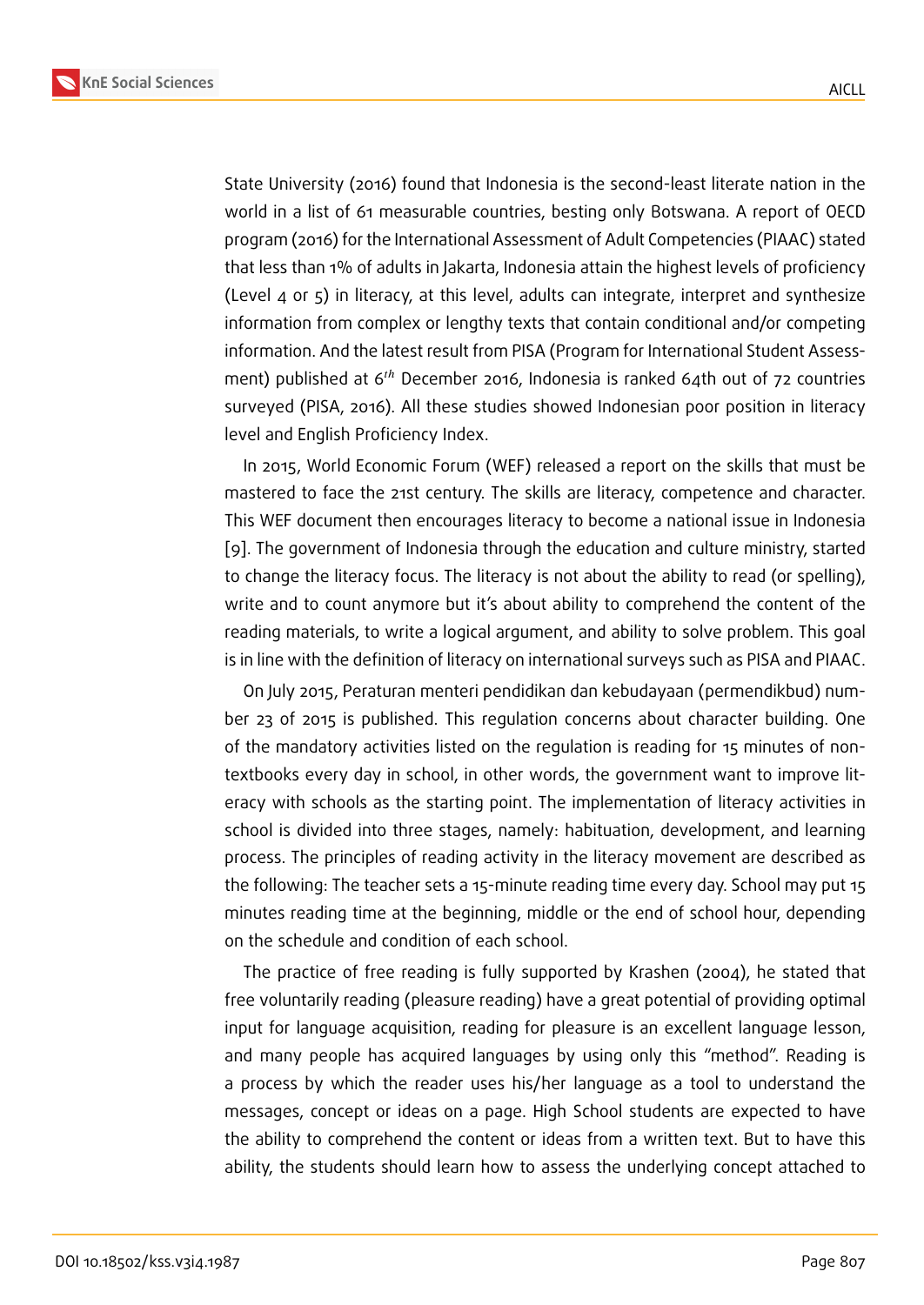the text and they should be allowed to think and express their opinion whether they agree or disagree to the idea or concept conveyed by the writer of the text [2].

Unfortunately, so many high school students struggle with learning the concept of content; they do not understand what they read in text, so they stop read text altogether [9]. When the teacher gives them a reading comprehension ass[ig](#page-8-1)nment, they will not read the text but directly go to the questions at the end of that text, then answer the question by matching the questions with sentences within text. When the teacher ask[s](#page-8-0) them to write a book review assignment, they will ask for examples on the assignments so they can imitate or copy what they see. This is why plagiarism is quite widespread in education world because so many students have learned to copy what they read or to write down exactly what they hear and receive praise and rewards for imitating the pattern [2].

Motivation to read can be defined as the likelihood of engaging in reading or choosing to read [10], in other word, one read not because one has to but because he/she wants to. The big question is ho[w t](#page-8-1)o motivate these students to read? Furthermore, how to motivate them to read in English? In Indonesia, particularly in Medan, the most available re[adin](#page-8-2)g material in English for the high school students is surely the text in the reading section of their English Course book.

This is the example of reading text taken from an English Course Book titled *Pathway to English for Senior High School Grade IX; General Program*, (2014) published by Erlangga.

#### **Read this text carefully.**

*A mobile phone, known as a cell phone in North America, is a portable telephone that can make and receive calls over a radio frequency link while the user is moving within a telephone service area. The radio frequency link establishes a connection to the switching systems of a mobile phone operator, which provides access to the public switched telephone network (PSTN). Modern mobile telephone services use a cellular network architecture, and, therefore, mobile telephones are called cellular telephones or cell phones, in North America. In addition to telephony, 2000s-era mobile phones support a variety of other services, such as text messaging, MMS, email, Internet access, short-range wireless communications (infrared, Bluetooth), business applications, video games, and digital photography. Mobile phones offering only those capabilities are known as feature phones; mobile phones which offer greatly advanced computing capabilities are referred to as smartphones.*

*The common components found on all phones are:*

1. *A battery, providing the power source for the phone functions.*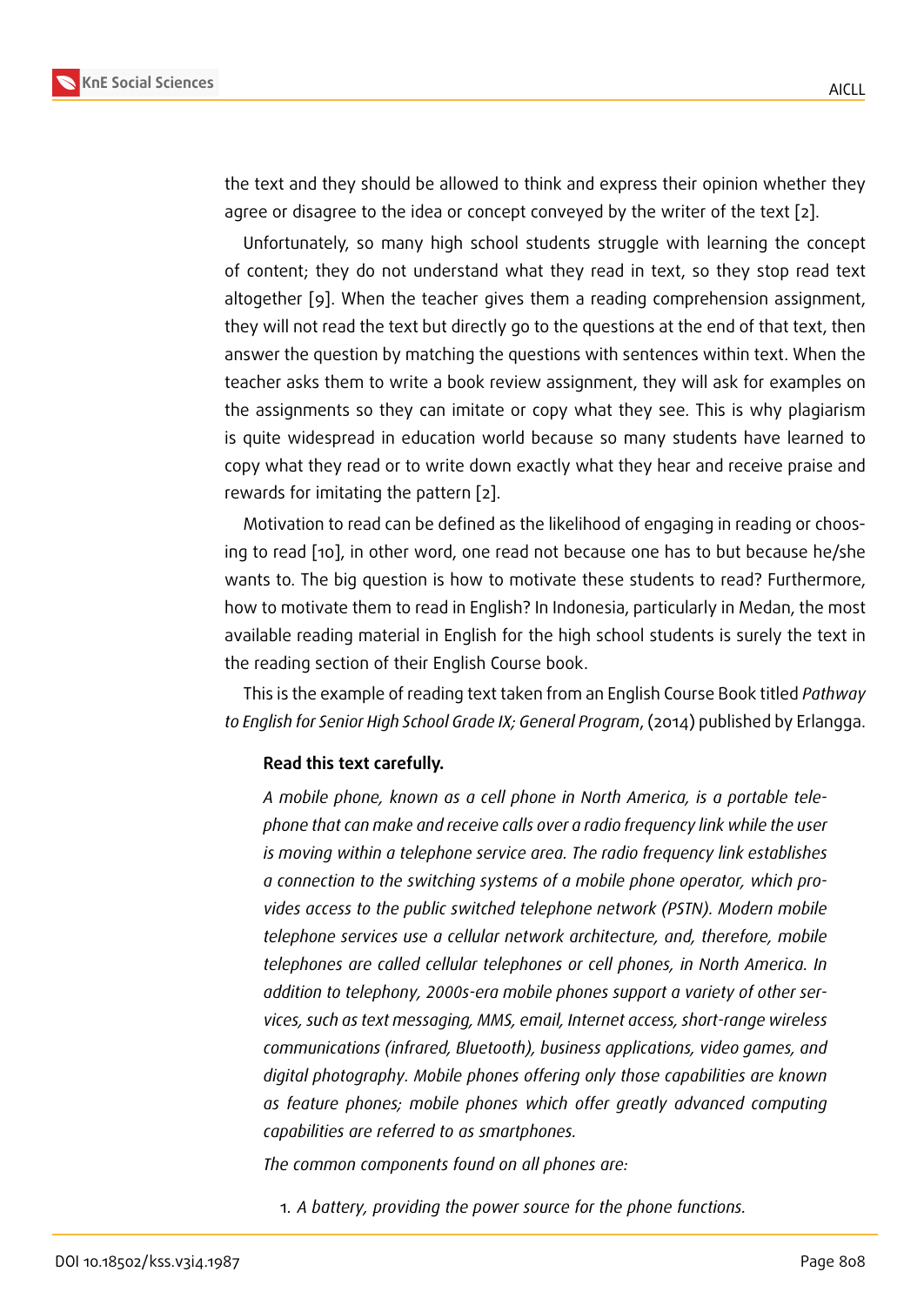- 2. *An input mechanism to allow the user to interact with the phone. These are a keypad for feature phones and touch screens for most smartphones.*
- 3. *A screen which echoes the user's typing displays text messages, contacts, and more.*
- 4. *Basic mobile phone services to allow users to make calls and send text messages.*
- 5. *All GSM phones use a SIM card to allow an account to be swapped among devices. Some CDMA devices also have a similar card called an R-UIM.*
- 6. *Individual GSM, WCDMA, iDEN and some satellite phone devices are uniquely identified by an International Mobile Equipment Identity (IMEI) number.*

#### *Adapted from www.wikipedia.org*

#### **Reading for getting main ideas**

- *1. In what paragraph can you find the following idea?*
- *\* The common components on all phones.*
- *\* The definition of hand phone*
- *\* Variety of hand phones*
- *\* Features in mobile phones*

#### **Reading for specific information**

- *2. Who provides a cellular network?*
- *3. The other name for a mobile phone is \_\_\_\_\_\_\_\_\_\_\_\_*
- *4. A wide variety of other services on all mobile phones includes\_\_\_\_\_\_\_\_\_\_\_*
- *5. What is the function of the following components?*
- *A battery A keypad A screen SIM card Text message*

#### **Reading for detailed information**

- *6. When is a hand phone called a smart phone?*
- (Pathway to English 2 p.168-170)

Krashen (2004) categorized above text as compulsory reading, the students do the reading and then answering questions of content, or reading as preparation of discussion or writing assignment. According to him, to make reading an English text have an optimum impact for language acquisition, the reading should be: enjoyable and voluntarily done by the students, the material is comprehensible, interesting and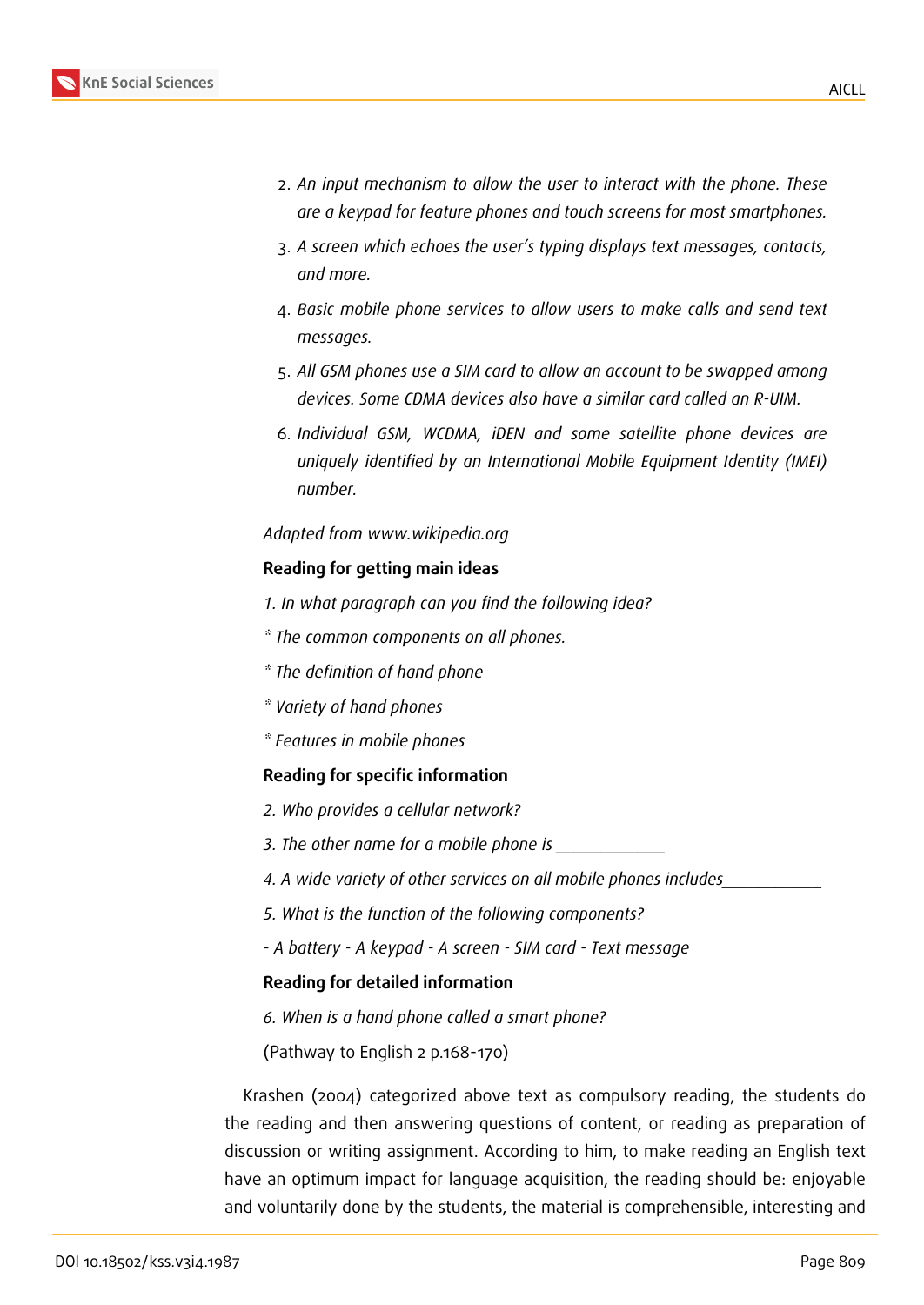relevant, it is not grammatically sequenced, the students have the time and place to read, and if the text include some dialogue, it may also provide the tools to manage their conversation in target language.

## **2. Reading Material**

We must take care that children's early encounters with reading are painless enough so they will cheerfully return to the experience now and forever. When reading a book is equal with replicated painful experiences, we will never create a lifetime reader [17]. In the last 20 years, advances in theory and research have refined our comprehension of the complex reading process. Each reading researchers surely have their own theories about the exact nature of the processes involved in reading skill, but it is com[mo](#page-9-0)nly agreed that the most important elements in reading skill are word recognition and comprehension (Krashen, 2011). The biggest challenge to engage adolescent readers is finding the appropriate reading material, they need to find books that is comprehensible and interesting and it's not easy to find book that are both comprehensible and interesting (Krashen, 2004).

## **2.1. Language learning and teaching**

The starting point of all language teaching should be an understanding on how people think (Hutchinson and Waters, 1987: 39). Language is best understood as a mirror of human thinking processes. Language learning is conditioned by the way in which the mind observes, organizes and stores information. In other words, the key to successful language learning and teaching lies not in the analysis of the nature language but in the understanding the structure and processes of the mind. So, if we wish to improve the techniques, methods, and content of language teaching, we must try and base what we do in the classroom on sound principles of learning (ibid).

By using interview, Beh (1997), conducted observation and surveys to examine the English language instruction provided to 1265 third year students in four provinces by the Institute of Education, Malang, Indonesia (UPI Malang). She concluded that ELT (English Language Teaching) in Indonesia has been unsuccessful for a number of reasons despite the introduction of a new English curriculum and the provision of inservice training for the Indonesian National teachers of English. She also stated that eighty-five per cent of the students' English spoken and written proficiency is 'less than good'.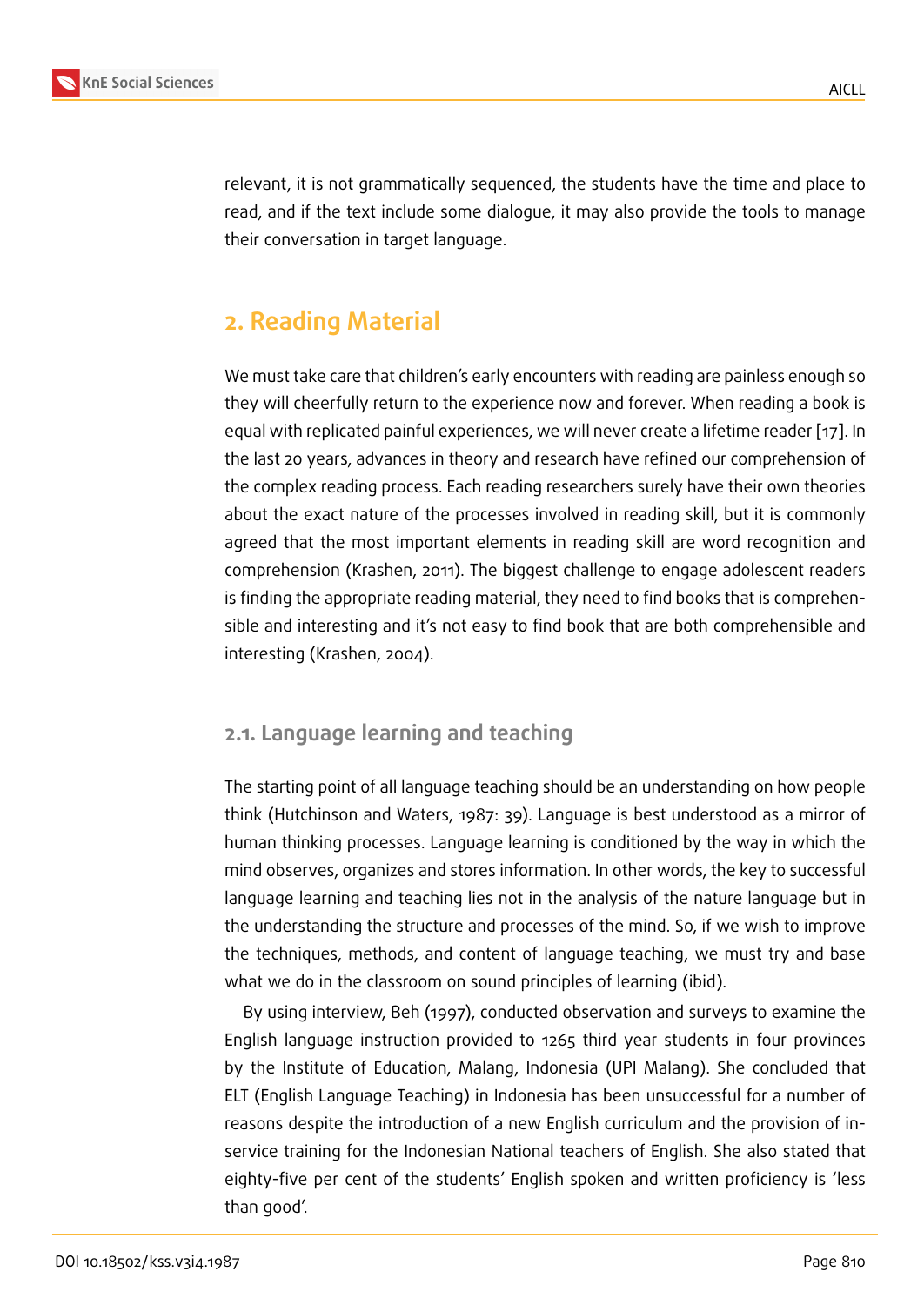Educators should be aware the differences between language function and language description [2]. Teachers should teach students to use language functions that match the way students' learning system creates concepts, students do not necessarily learn the function (to find and learn about what others write) by doing the exercises at the end of a cha[pt](#page-8-1)er [8].

## **2.2. High orde[r](#page-8-3) thinking skill**

The teaching goal behind any of the cognitive taxonomies is prepare students to be able to do transfer. Anderson and Kratwohl (2001: 63) stated that '*two of the most important educational goals are to promote retention and to promote transfer (which when it occurs, indicate meaningful learning) … retention requires the students remember what they have learned, whereas transfer requires student not only to remember but also to make sense of and able to use what they have learned'.*

Many teachers use the phrase "What are you going to do when I'm not here?" this reflects teachers' appreciation of the fact that their job is to prepare the students to go into the world ready to do their own thinking, in various context, they are on their own, no teacher will give them a homework to do. Life outside of school is better characterized as a series of transfer opportunities than as a series of recall assignments to be done [7].

Barahal (2008) define high order thinking as critical thinking, it is an ability to reason, reflect, and make sound decisions. Wisdom in judging credibility of a source is always an importa[nt](#page-8-4) skill but newly emphasized in the cyberspace era. Identifying assumptions is also a very relevant skill today. School and society become increasingly diverse, and to be able to see assumptions behind different point of view (to see where a person coming from), is a true life skill.

Arvianto and Faridi (2016) measured the compatibility of reading exercises with Bloom's Revised Taxonomy and 2013 curriculum (A Case of English Textbook Entitled Bahasa Inggris for Grade XI Published by Department of National Education 2014. The study concluded that there were only three cognitive processes found: Remember, Understand and Evaluate; two knowledge dimensions found: factual knowledge and metacognitive knowledge imply that the knowledge dimension offered is not varied; the reading materials also promoted more Lower Order Thinking Skills than Higher Order Thinking Skills. One limitation from this study is the study only focus to the reading exercises and not to the reading material itself. High Order Thinking Skills is not to be confused as a form of questions. A good story too is able to hone the students' high order thinking skill.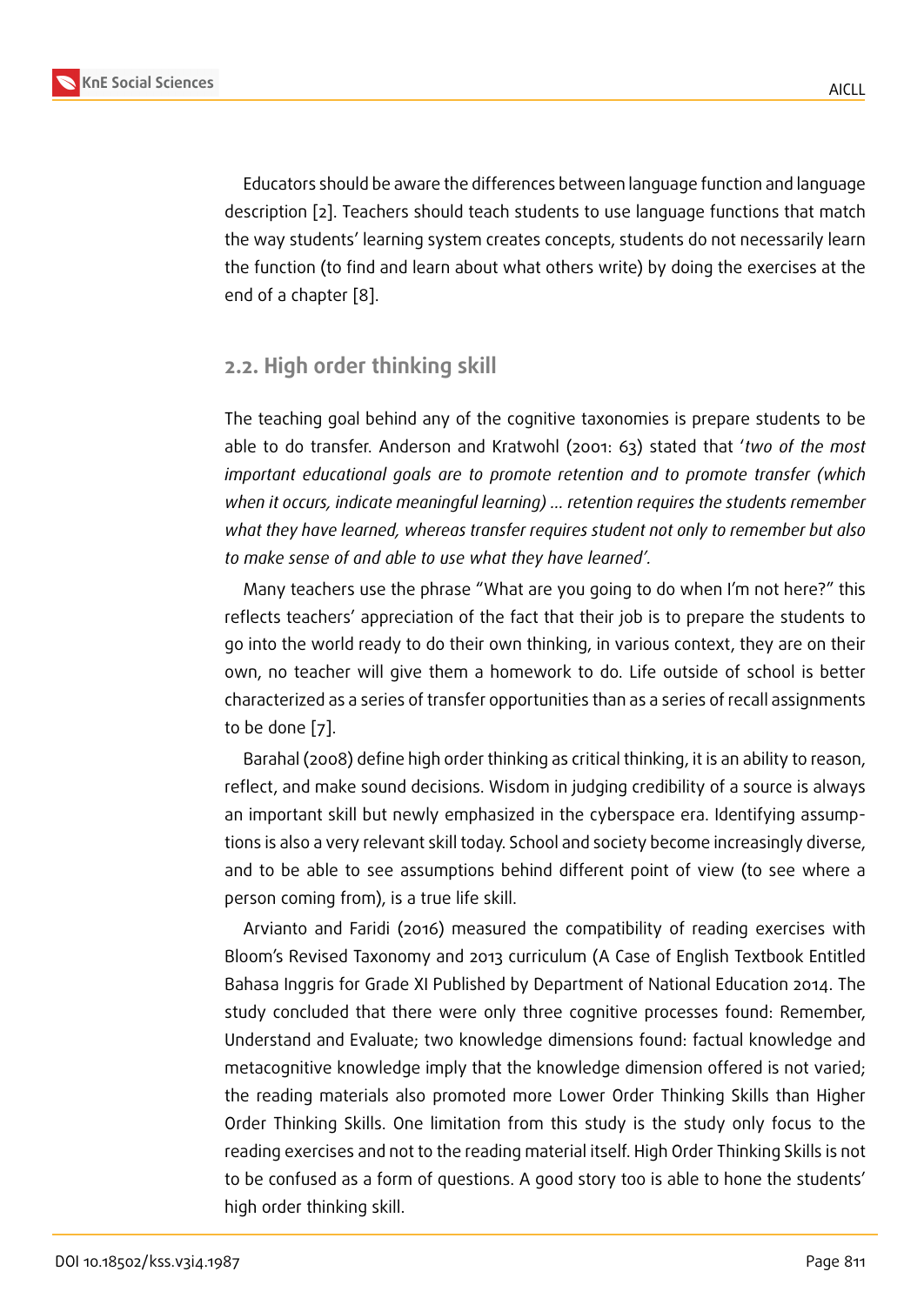A study related to HOTS conducted by Yoke et al (2015) entitled: Innovating with HOTS for the ESL Reading Class. This study investigated how HOTS can be integrated in the ESL reading classroom and to what extent students perceives this idea as applicable for them to develop critical thinking skills. The study describes The Malaysian government's effort of introducing thinking skills in the Malaysian Education Blueprint (MEB) 2015-2025 is still at its initial stage and the idea of how and why thinking skills should be introduced is yet to be addressed. But the study is lack in that it was not explain clearly what reading material used in the research, and in what kind of task actually the high order thinking skills emerged.

The goal of teaching is equipping students to be able to identify and solve problem in their academic work and in life. This include solving problems that are set for them (the kind of assignment in school) and solving new problems that they need to define themselves then, creating something new as the solution.

## **2.3. Cognitively challenging reading material**

Students are intrinsically motivated to read when the reading assignment and activities are interesting and relevant to their lives. When students are able to make connections between the material they are reading and their lives, they will be more involved and engaged in understanding the content of the text [18].

One aspect of an effective reading material is the assignments and activities that advance, but not overwhelmed the reader. If the text is too hard to comprehend, the reader is more likely to stop reading altogether. O[n t](#page-9-1)he other hand, if the text is too easy and the students need no effort to read it, they are more likely to become bored. A moderately challenging reading material thought provoking stories or such material which require some effort from the reader, will motivate the students to read. Their accomplishment from this advance material is giving the students a good self-esteem. And the feeling of "I can do this" will result in increased feelings of competence and motivation [2].

According to Hutchinson and Waters (1987) learning of a language is an emotional experience, and the feelings that learning process evokes will have a crucial effect on the suc[ces](#page-8-1)s or the failure of the learning. A good and appropriate course will produce the kind of positive learning cycle. The story above is interesting from the high-schooler perspectives, the story is not grammatically sequenced nor specifically designed to learn English. This is a good example of a cognitively challenging material.

Ionescu and Vasc (2014) study found that human cognition is fundamentally grounded in sensory-motor processes and in our body's morphology and internal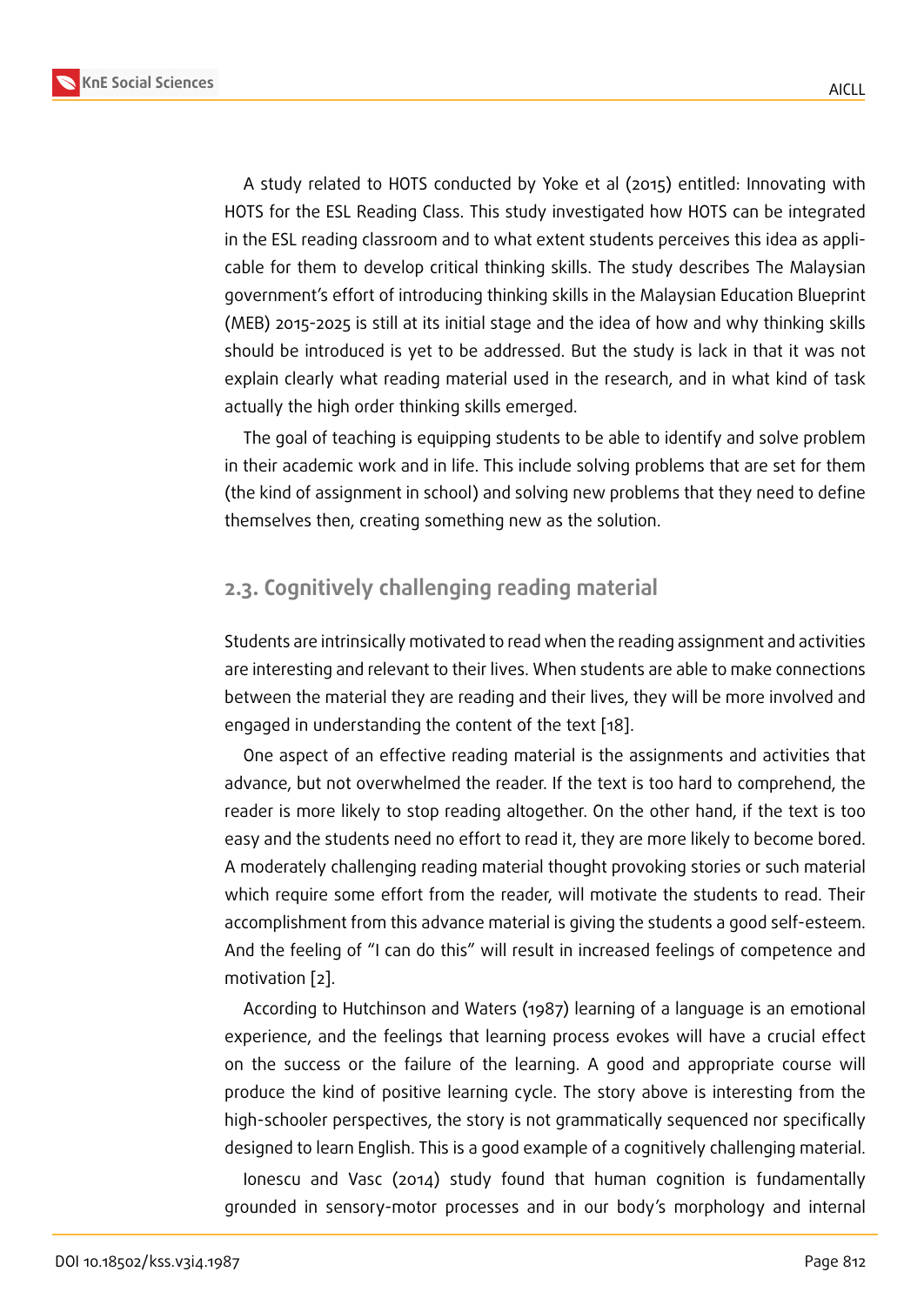states. This paper points on the need to reconsider the way our education being conduct nowadays. Our education program is far from efficient, and to have an effective education program, it's important to base crucial decision on cognitive psychology, the science of how actually our brain do the thinking process. Only then, optimal educational settings for the development of thinking can be developed. This study was giving an important insight on how our education should be conducted based on how our brain is working.

## **3. Conclusions**

Reading material should achieve impact. The impact will be achieved when the materials have a noticeable effect on learners. A good material should not teach [14]; an effective reading material should be perceived by learners as relevant and useful.

Nagayar et al. (2015) stated that children of middle school age are recognizing and beginning to struggle for their individuality and to be seen as persons distin[ct f](#page-8-5)rom others in their families. Bodies change rapidly and interests broaden. Most critically, peers take on new importance to these students. How they cope with these social aspects of life often influences much about the future of these students. Young adolescents' abilities to observe situations and make decisions concerning those observations become important mediators of their social and academic. One particularly available and valuable source of such situations is found in fictional and nonfictional literature written for the adolescent age group.

The reading material in English text book used by adolescent students in Medan was not designed well to make student become a skillful reader. The topic in the present material is often far from relevant from the students life, the post-reading activity is mainly recall information from the text they just read (lower order thinking). The presented material is not authentic in the sense that the text was written solely for learning English. The text also is not an excerpt from good fiction or non-fiction literature. Language teacher should see reading material as a great entry point to create a positive language learning cycle. We can't teach all complexity in language use in a constricted time in a class room, but the teacher is surely can ignite the student's intrinsic motivation to learn by themselves by reading an interesting and cognitively challenging reading material.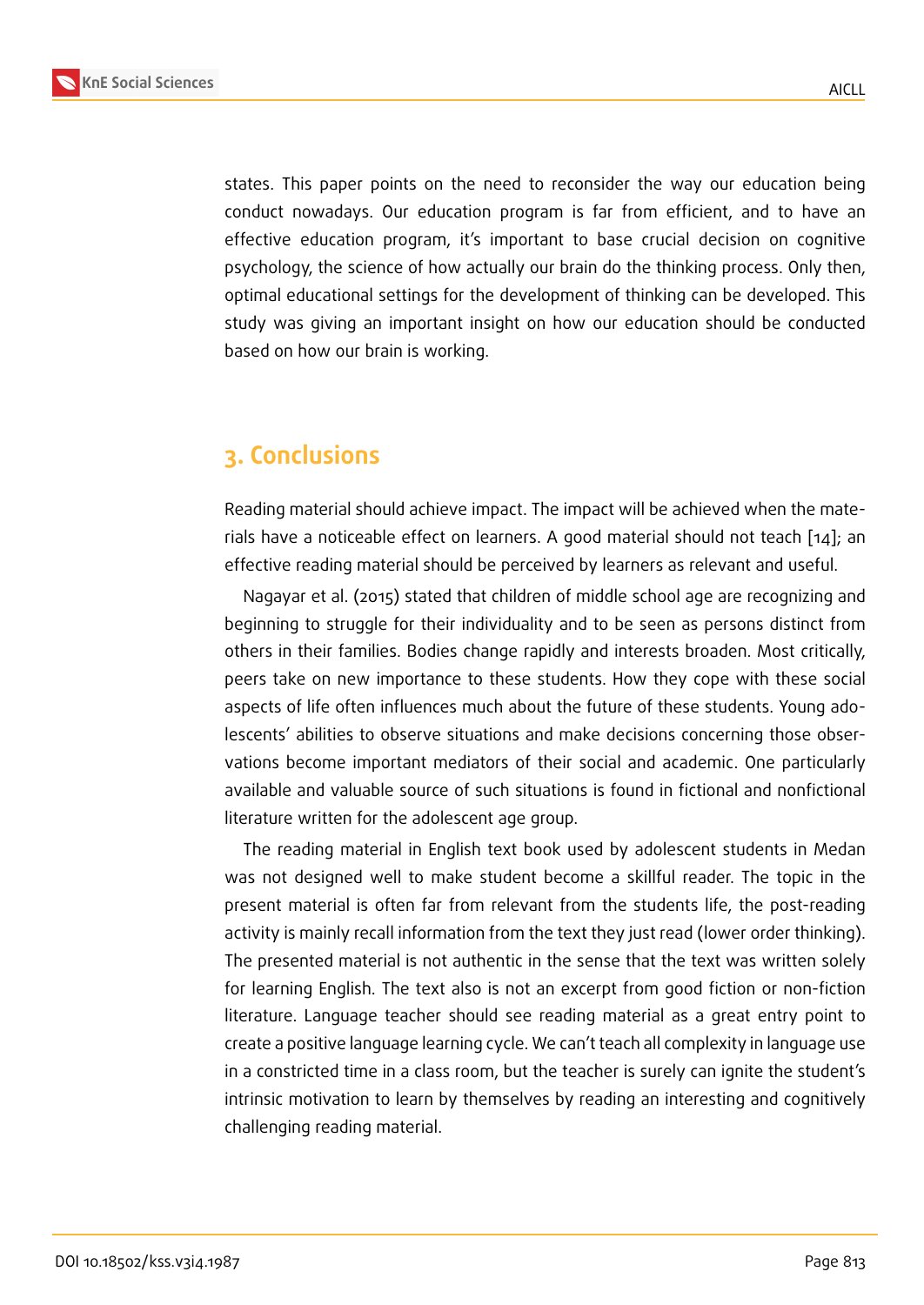

## **References**

- [1] Arvianto, Z. & Faridi, A. (2016) The Compatibility of Reading Exercises With Bloom's Revised Taxonomy and 2013 Curriculum (A Case of English Textbook Entitled Bahasa Inggris for Grade XI Published by Department of National Education 2014). *English Education Journal.* http://journal.unnes.ac.id/sju/index.php/eej. p-ISSN 2087-0108.e-ISSN 2502-4566
- <span id="page-8-1"></span>[2] Arwood, E. L. (2011)*. Language Function: An Introduction to Pragmatic Assessment and Intervention for Higher Order Thinking and Better Literacy. UK:* Jessica Kingsley Publishers.
- [3] Barahal, S. L. (2008). Thinking about thinking. *Phi Delta Kappan*, 90(4), 298-302.
- [4] Barnett, J.E. & Francis, A.L. (2011). Using Higher Order Thinking Questions to Foster Critical Thinking: A Classroom Study. *Educational Psychology*. http://dx.doi.org/10.1080/01443410.2011.638619.
- [5] Beh, Y. (1997). Current Research in Southeast Asia. *RELC Journal*, 28(1), 175-179.
- [6] Bookheimer, S. (2004). Overview on learning and memory: Insights from functional brain imaging. *Learning Brain Expo Conference Proceeding*. San Diego, CA: Brain Store.
- <span id="page-8-4"></span>[7] Brookhart, S.M. (2010). *How to Assess Higher-Order Thinking Skills in Your Classroom*, Alexandria, USA: ASCD Book Member Publication.
- <span id="page-8-3"></span>[8] Brynes, J. and Wasik, B. (2009) *Language and Literacy Development; What Educators Need to Know*. New York: The Guilford Press.
- <span id="page-8-0"></span>[9] Direktorat Jenderal Pendidikan Dasar dan Menengah. (2017). *Gerakan Literasi Sekolah* [ School Literacy Movement]. kementerian Pendidikan dan Kebudayaan, Jakarta, Indonesia: Billy Antoro.
- <span id="page-8-2"></span>[10] Gambrell, B.L. (2011). Seven Rules of engagement (What's most important to know about motivation to read). *The Reading Teacher*. Vol 65. Issue 3, DOI: 10.1002/TRTR.01024.
- [11] http://www.thejakartapost.com/news/2016/03/12/indonesia-second-leastliterate-61-nations.html. (An article by Gunawan, A.)
- [12] https://www.oecd.org/indonesia/Skills-Matter-Jakarta-Indonesia.pdf
- [13] https://www.wattpad.com/261324626-short-stories-i-wish-i-could-become-asmartphone
- <span id="page-8-5"></span>[14] Hutchinson, T. & Waters, A. (1987). English *for Specific Purposes*, Cambridge, USA: Press Syndicate of the University of Cambridge.
- [15] Sudarwati, Th & Grace, E. (2014) *Pathway to English for Senior High School Grade IX; General Program*. Erlangga, Jakarta, Indonesia.